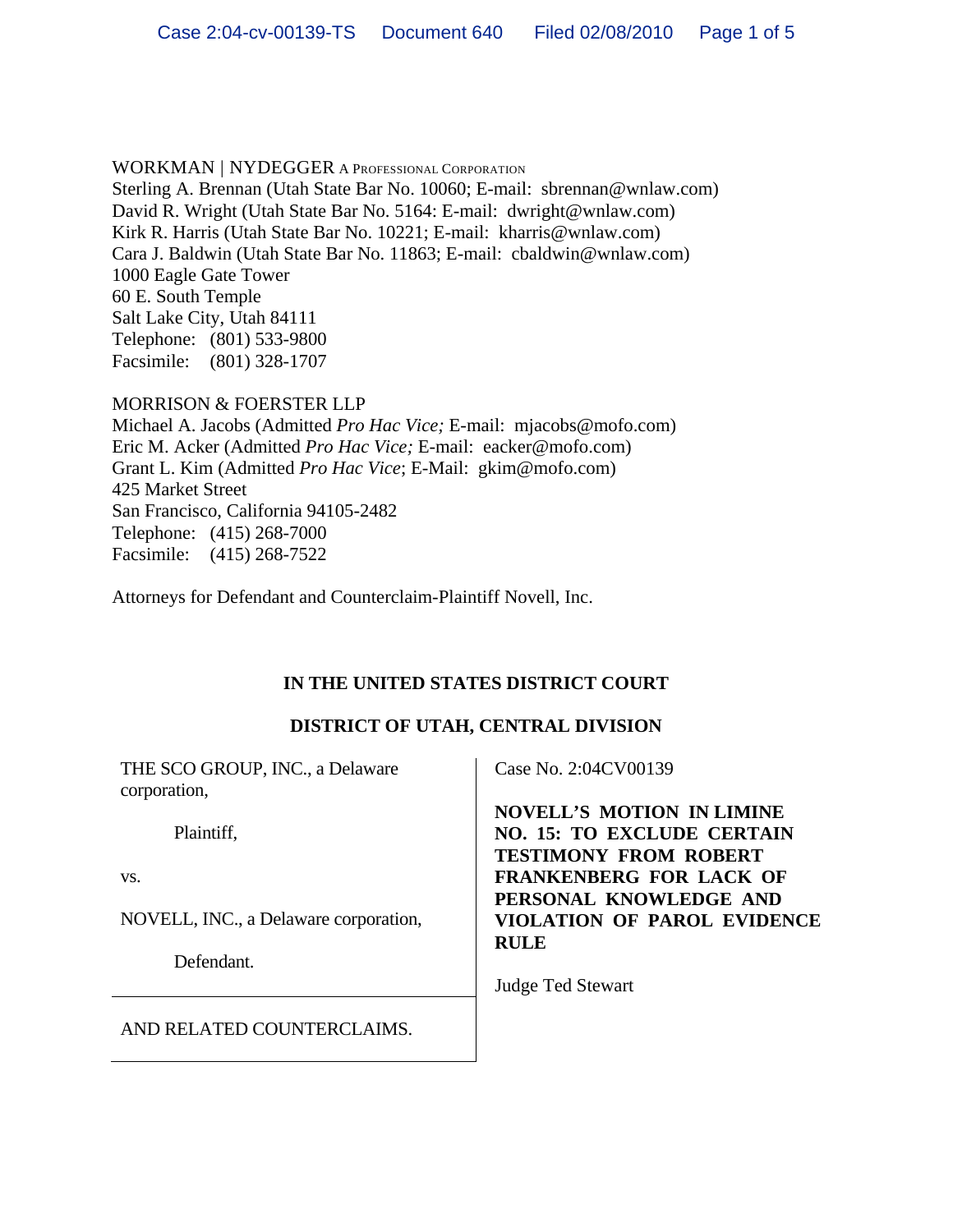Pursuant to Federal Rules of Evidence 602 and 701, defendant Novell, Inc. respectfully moves the Court in limine to exclude the testimony of lay witness Robert Frankenberg regarding the meaning of the copyright ownership provisions of the Asset Purchase Agreement ("APA") and Amendment 2 of the APA. As explained below, Mr. Frankenberg lacks personal knowledge to speak on the copyright ownership provisions and is, therefore, barred by Rule 602 from offering testimony on that subject. Additionally, to the extent that such testimony interprets and contradicts the clear language of the APA, it constitutes inadmissible parol evidence.

### **I. MR. FRANKENBERG LACKS PERSONAL KNOWLEDGE TO SPEAK ON THE COPYRIGHT OWNERSHIP PROVISIONS OF THE APA AND AMENDMENT 2**

Under Rule 602, "[a] witness may not testify to a matter unless evidence is introduced sufficient to support a finding that the witness has personal knowledge of the matter." Fed. R. Evid. 602; *Zokari v. Gates*, 561 F.3d 1076, 1089 (10th Cir. 2009) (affirming district court's ruling excluding testimony of witness who lacked personal knowledge of matters relevant to trial). Under the personal knowledge standard, testimony is inadmissible if "the witness could not have actually perceived or observed that which he testifies to." *Argo v. Blue Cross & Blue Shield of Kan., Inc.*, 452 F.3d 1193, 1200 (10th Cir. 2006) (citations omitted) ("'statements of mere belief' in an affidavit must be disregarded").

Moreover, a lay witness may not testify as to matters which call for a legal conclusion, such as the interpretation and effect of a contract or an amendment thereto. *See, e.g., Evangelista v. Inlandboatmen's Union of the Pac.*, 777 F.2d 1390, 1398 n.3 (9th Cir. 1985) (opinion of union chairman as to correct construction of collective bargaining agreement was inadmissible because it was a legal conclusion).

Mr. Frankenberg lacks personal knowledge to testify as a lay witness about the intended meaning of the copyright ownership provisions of the APA and whether the APA transferred the UNIX and UnixWare copyrights to Santa Cruz. As CEO of Novell at the time the APA was

1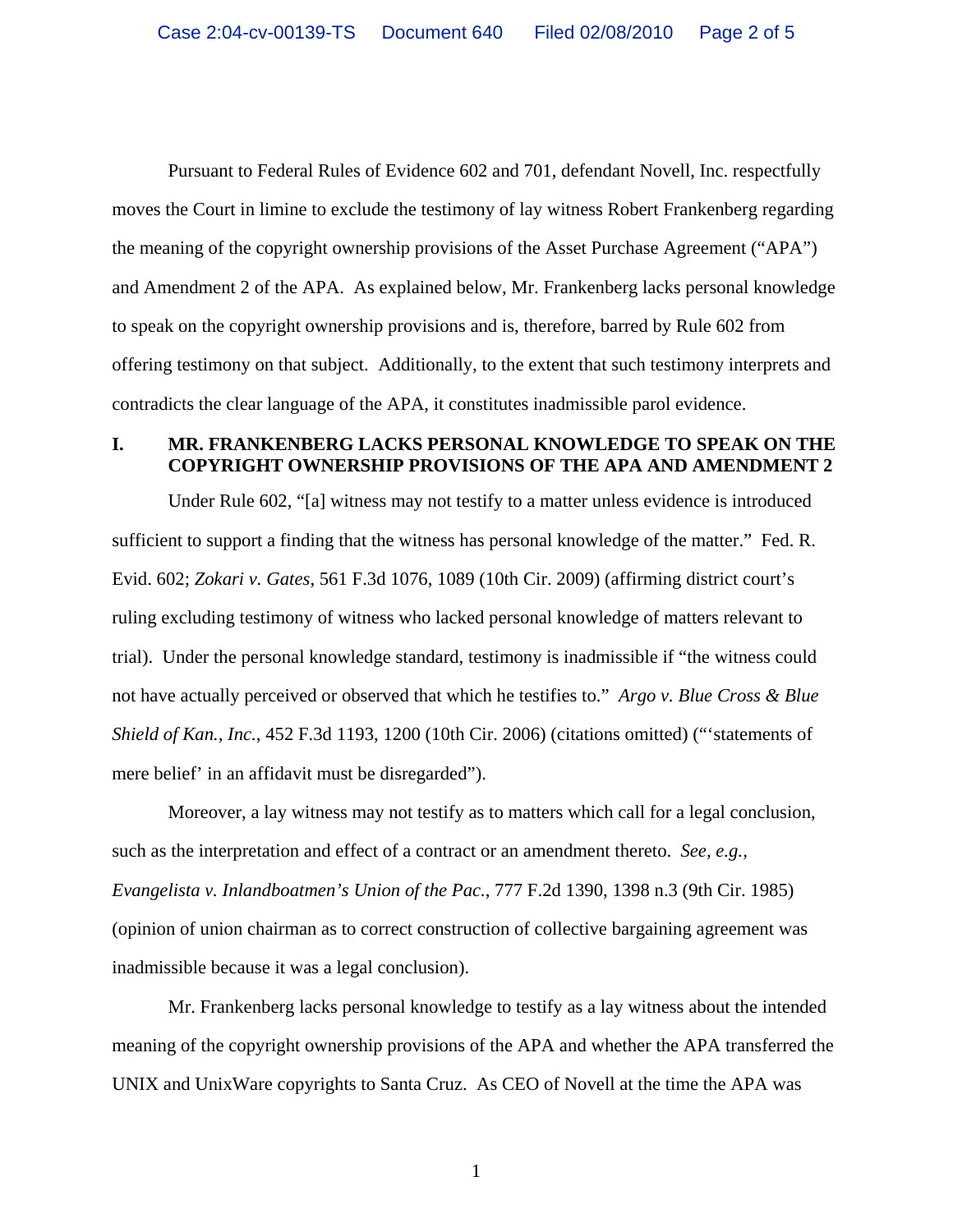drafted, Mr. Frankenberg testified that he did not draft the agreement, but instead relied on the negotiation team and lawyers to implement the intellectual property provisions of the deals. (Ex. 15A (Frankenberg Dep.) at 7:4-12, 73:10-18). Mr. Frankenberg testified that he did not review all of the provisions when he signed the APA, and that he does not specifically recall looking at the schedules of included and excluded assets. (*Id.* at 113:10-16, 68:9-21.) Mr. Frankenberg signed the APA on the recommendation of Novell's negotiating team, much like he has in the "[a]t least hundreds, if not more" transactions that he has concluded as a high-ranking executive in computer companies. (*Id.* at 68:9-69:6.) Thus, while Mr. Frankenberg has personal knowledge of the instructions he initially gave to the negotiating team, he does not have personal knowledge of the APA negotiations themselves or the drafters' intended meaning of the language in the APA.

Nothwithstanding his lack of firsthand knowledge of the meaning of the APA (as distinct from his knowledge of the high level business strategy behind the APA), Mr. Frankenberg offered inadmissible speculation throughout his deposition as to the intended meaning of the copyright provisions of the APA. For instance, he agreed that in retrospect, the APA could have been drafted more clearly (*id.* at 156:9-17 ("[a]t the present time, now that you've had a chance to see a variety of issues that have arisen . . .")) and that it does not accurately reflect his personal intent with regard to which copyrights were retained or transferred.  $(Id.$  at 83:13-84:8.)<sup>1</sup> Mr. Frankenberg also speculated and provided inadmissible legal conclusions as to how the APA's copyright provisions might contradict the license back provisions in the APA and the Technology License Agreement. (*See, e.g., id.* at 66:8-22, 105:11-106:5.)

Mr. Frankenberg also lacks personal knowledge of the intent and meaning of Amendment 2, because he was not employed by Novell or SCO at the time it was negotiated.

 $\overline{a}$ 

 $1$  Notably, Mr. Frankenberg also testified that he believed the APA was well-drafted when he signed it and a highly accurate reflection of the parties' intent at the time. (*Id.* at 71:13-72:17, 68:18-21.)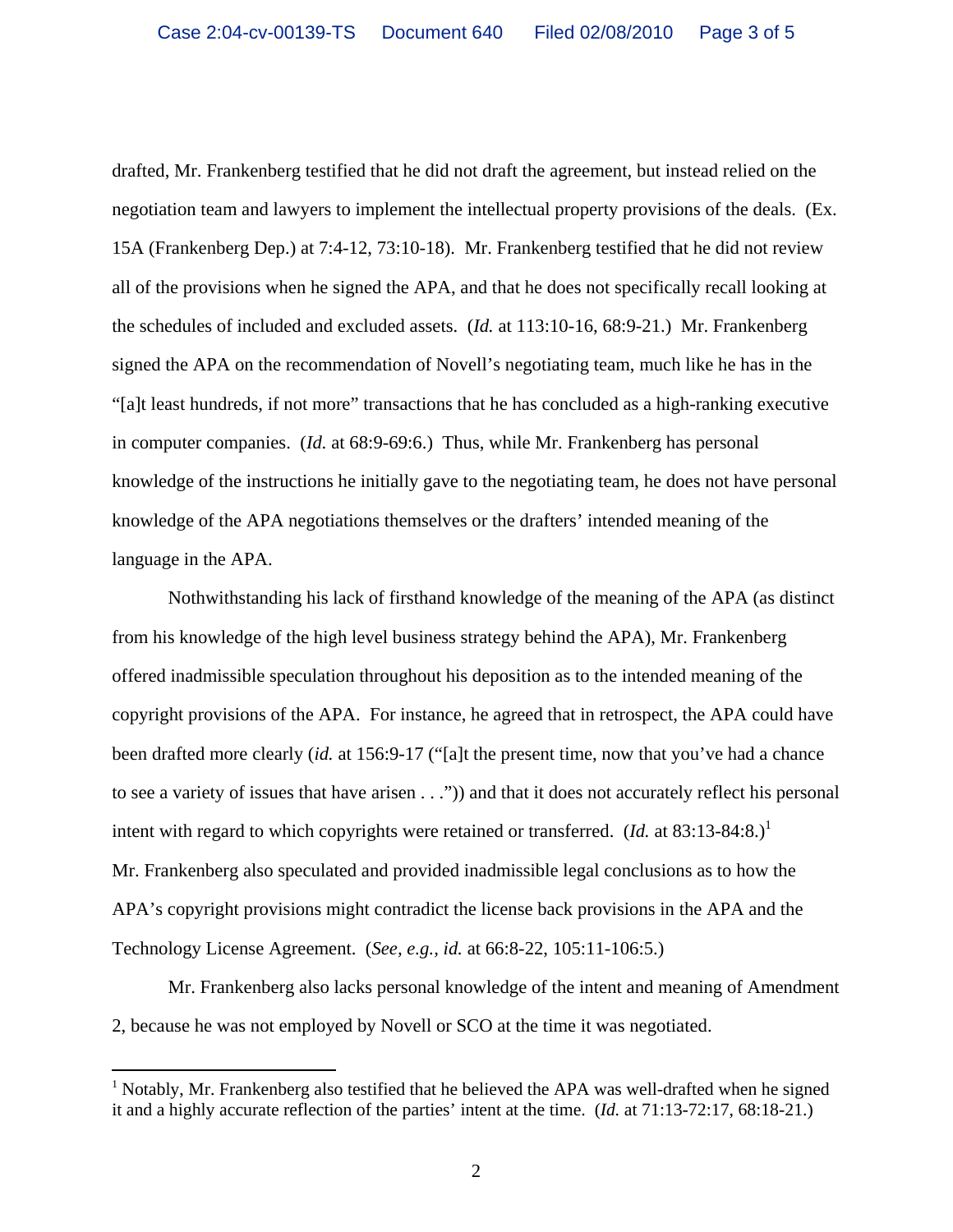Mr. Frankenberg left his employment at Novell in August of 1996, and testified that he has no information from the actual negotiators of Amendment 2 about their intent. (*Id.* at 86:4-16.) In fact, Mr. Frankenberg had not read Amendment 2 until he was preparing for his deposition in this litigation, taken in 2007. (*Id.*)

### **II. PAROL EVIDENCE IS INADMISSIBLE WITH REGARD TO THE CLEAR LANGUAGE OF THE APA**

The parol evidence rule is a substantive rule of law that functions to exclude evidence contradicting the terms of an integrated agreement. *EPA Real Estate P'ship v. Kang*, 12 Cal. App. 4th 171, 175-176 (1992). The Tenth Circuit in this case explained that extrinsic evidence "can only be used to expose or resolve a latent ambiguity in the language of the agreement itself," and that the language of the APA itself – without regard to Amendment No. 2 – "unambiguously excludes the transfer of copyrights" because Schedule 1.1(b) "explains straightforwardly that 'all copyrights' were excluded from the transaction." *SCO Group, Inc. v. Novell, Inc.*, 578 F.3d 1201, 1210 (10th Cir. 2009). While the appellate court ruled that "extrinsic evidence of the business negotiators' intent concerning the transaction" is admissible (*id*. at 1211), testimony interpreting and contradicting the specific unambiguous terms of the APA should be excluded as improper parol evidence. Any such testimony from Mr. Frankenberg interpreting the APA's unambiguous copyright exclusion provisions – as distinct from testimony concerning the general business intent behind the APA – should be excluded.

#### **III. CONCLUSION**

For the reasons stated herein, Novell moves to exclude the testimony of Mr. Frankenberg regarding the intended meaning of the copyright ownership provisions of the APA and Amendment 2.

3